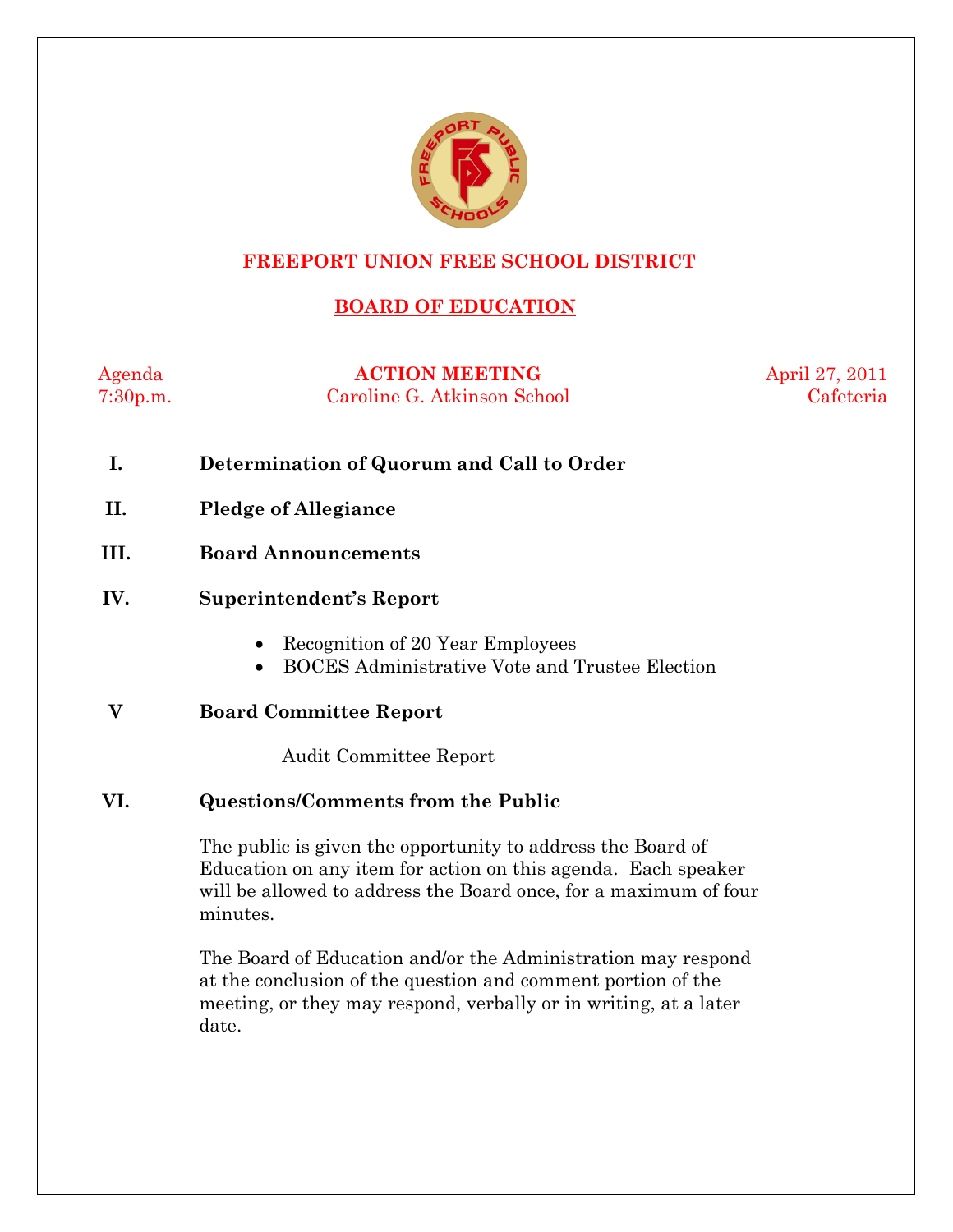*Freeport Union Free School District Board of Education April 27, 2011*

#### **VII. Items for Action**

Consent Agenda

 **AA. Consent - Approve** 

#### **Consent Agenda Items:**

**BE IT RESOLVED that the Board of Education of the Freeport Union Free School District hereby approves the following items; A 1, 2, 3, 4; B 1.** 

#### **Consent Approve**

 *Acceptance of the Minutes*  $\mathbf{A}$ 

#### **A. Personnel Actions**  1. Leave of Absence 2. Resignation 3. Termination of Staff 4. Appointment of Spring Community School Staff **TAB 1 TAB 2 TAB 3 TAB 4 B. Education**  1. Acceptance of the Minutes from the Committees on Special Education and Preschool Education **TAB 5 VIII.**  A **Other Items for Action Finance**  1. BOCES Administrative Operations Budget Vote 2. BOCES Trustee Election 3. Acceptance of the Barry Variello Memorial Scholarship 4. Acceptance of the Joanne Beauford Scholarship 5. Approval of the Risk Assessment Report **TAB 6 TAB 7 TAB 8 TAB 9 TAB 10**